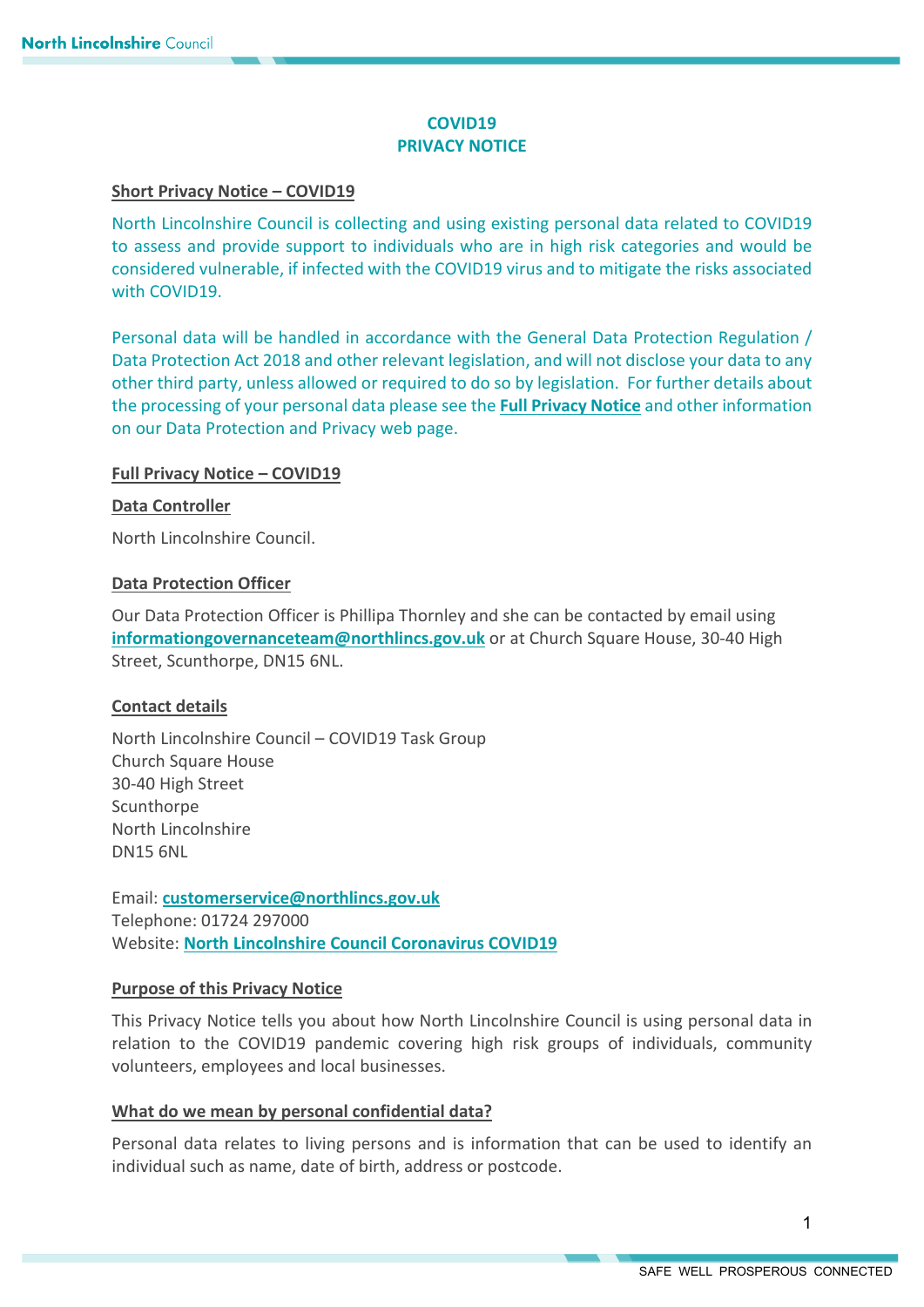## **What data do we have?**

1. Support to high risk groups:

We collect and process the following personal data:

- Contact details including name, date of birth and address
- Details of the household including who the lead person is and contacts details
- About household members number of people in the house, details of vulnerability, support required and any support already in place.
- Support Requested and in place.
- Employment and education details

We collect and process the following special category personal data:

• Health information to determine the support required

This data is collected to assess and provide support to North Lincolnshire individuals who it is considered would be vulnerable if infected with the COVID10 virus.

The Humber Local Resilience Forum have declared a major incident in relation to COVID 19 and the Civil Contingencies Act 2004 sets out a clear set of roles and responsibilities for those involved in emergency preparation and response at a local level. This includes care and support for those who are vulnerable. During the response to this public health emergency Category 1 and Category 2 responders have a duty under the Civil Contingencies Act to share information with other responder organisations. Please see the **[gov.uk](https://www.gov.uk/guidance/preparation-and-planning-for-emergencies-responsibilities-of-responder-agencies-and-others)** website for further information.

The type of personal data being used currently includes that relating to Adult Social Care, Services for Children, Education and Housing and the categories of information being used is as stated in point 1. above.

2. Vaccination Programme for vulnerable individuals

We collect and process the following personal data:

• Forename, surname, gender, date of birth and postcode.

We collection and process the following special category personal data:

• NHS number.

Personal data about those providing care to vulnerable individuals is collated by the council and shared with Public Health partner organisations so these individuals can be offered a COVID19 vaccination.

3. Community volunteers:

We collect and process the following personal data:

• Contacts details – including name, date of birth and address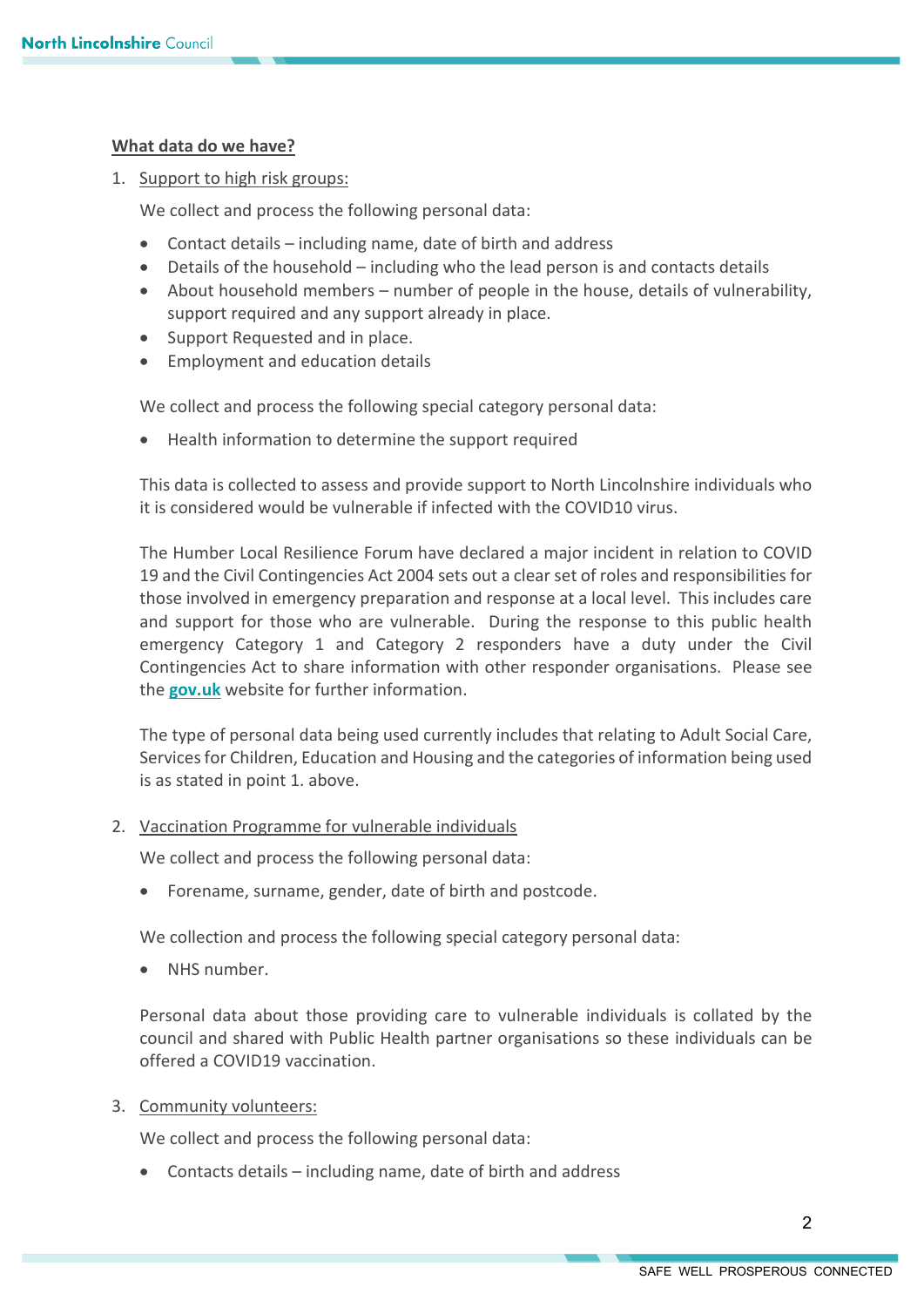We collect and process the following special category personal data:

• Health information to determine if the volunteer or anyone they are in contact with would be considered high risk if infected with COVID19.

This personal data is being collected and processed to assist with co-ordinating a community response to the COVID19 pandemic.

## 4. Deceased individuals

Registrar deceased individual data is being shared with the council's Public Health Team to enable up to date judgements to be made on death management needs to inform the COVID19 planning response. This data would usually be received from NHS Digital after around 3 to 4 months as the Primary Care Mortality Dataset. It should be noted that the data will be anonymised where possible and that the UK GDPR no longer applies to identifiable data that relate to an individual once they have died, but it is likely there would still be a duty of confidentiality.

## 5. Employees and the vaccination of frontline workers:

Personal and special category personal data that relates to employees is being processed:

- To enable business continuity planning and deployment of resources to critical services including the council's community response, details of employees (or members of their household) identified as falling in 'at risk' or 'severe risk' categories and who would be considered particularly vulnerable if infected with the COVID19 virus.
- Health data of employees affected by the impact of COVID19 either through illness due to confirmed COVID19, displaying COVID19 symptoms or related self-isolation for the purposes of managing resources, exercising our duty of care as employer and protecting public health.
- Details of North Lincolnshire Council's frontline workers is being collated to identify critical employees eligible for a COOVID19 vaccine and shared with Public Health partners so they can offer these employees a vaccination. Once frontline workers have been vaccinated the council is required to maintain a record of who has been vaccinated.

# 6. We collect and process the following information about businesses

We collect personal information relating to local businesses to enable us to understand the impact on them, what assistance they have accessed and whether there is further help we could give.

# 7. Test and Trace Support Payment Scheme

From 28 September 2020 individuals will be entitled to a Test and Tract Support Payment of £500 if they: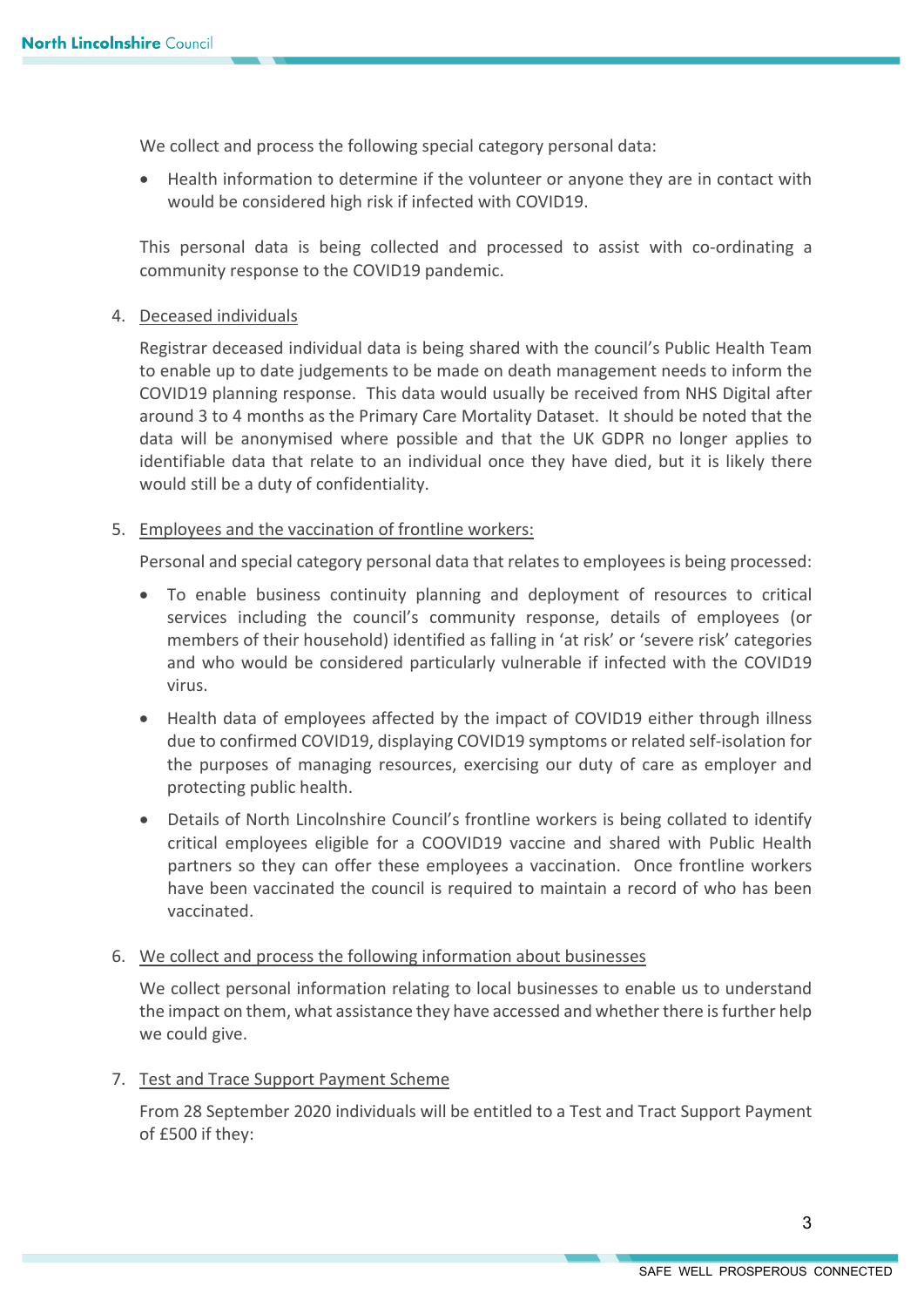- Have been told to stay at home and self-isolate by NHS Test and Trace, either because they have tested positive for COVID-19 or have recently been in close contact with someone who has tested positive.
- Are employed or self-employed.
- Are unable to work from home and will lose income as a result.
- Are currently receiving Universal Credit, Working Tax Credit, Income-based Employment and Support Allowance, Income-based Jobseeker's Allowance, Income Support, Housing Benefit and/or Pension Credit.
- Local authorities will also be able to make a discretionary £500 lump sum payment in exceptional circumstances.

The council's Local Taxation and Benefits Team will access or receive information from the NHS Test and Trace data system CTAS for the purposes of confirming eligibility for the Test and Trace Support Payments scheme.

Please note that as of 16<sup>th</sup> August 2021, fully vaccinated adults and children under 18 years and 6 months will no longer be required to isolate if they are identified as a contact of a positive case, and therefore will not be eligible for a Test and Trace Support Payment. The eligibility checker we access will therefore show if a person making an application is fully vaccinated, and therefore if their claim should be rejected.

The Department for Works and Pensions (DWP) Searchlight system and the Local Taxation and Benefits Council Tax and Benefit systems (Northgate and Civica) will also be used to confirm eligibility.

Employers may be contacted to verify information supplied by applicants. Details of individuals suspected of not following the scheme rules will be passed to the Police who will determine what follow up action to take.

- 8. Other
	- Any other personal data the council is asked to collect by health or government authorities or considers would be beneficial to collect to mitigate the risks associated with COVID19, including health risk, economic risks and social risks.
	- Details of COVID19 tests carried out are shared with the council for the prevention of and monitoring of outbreaks of the virus. The information shared may include a unique identifier, sex, age, postcode, ethnic group, occupational group and test date.
	- Personal data related to public venues is being collected to comply with Test and Trace government requirements around the opening of these venues. This is to assist with identifying and containing localised outbreaks. We collect name, telephone number and date/time of the visit for both visitors to a venue and staff. This is kept for 21 days and is provided to the NHS Test and Trace service if required.

In all cases the data collected is limited to what is considered proportionate and necessary.

# **What do we do with the data we have?**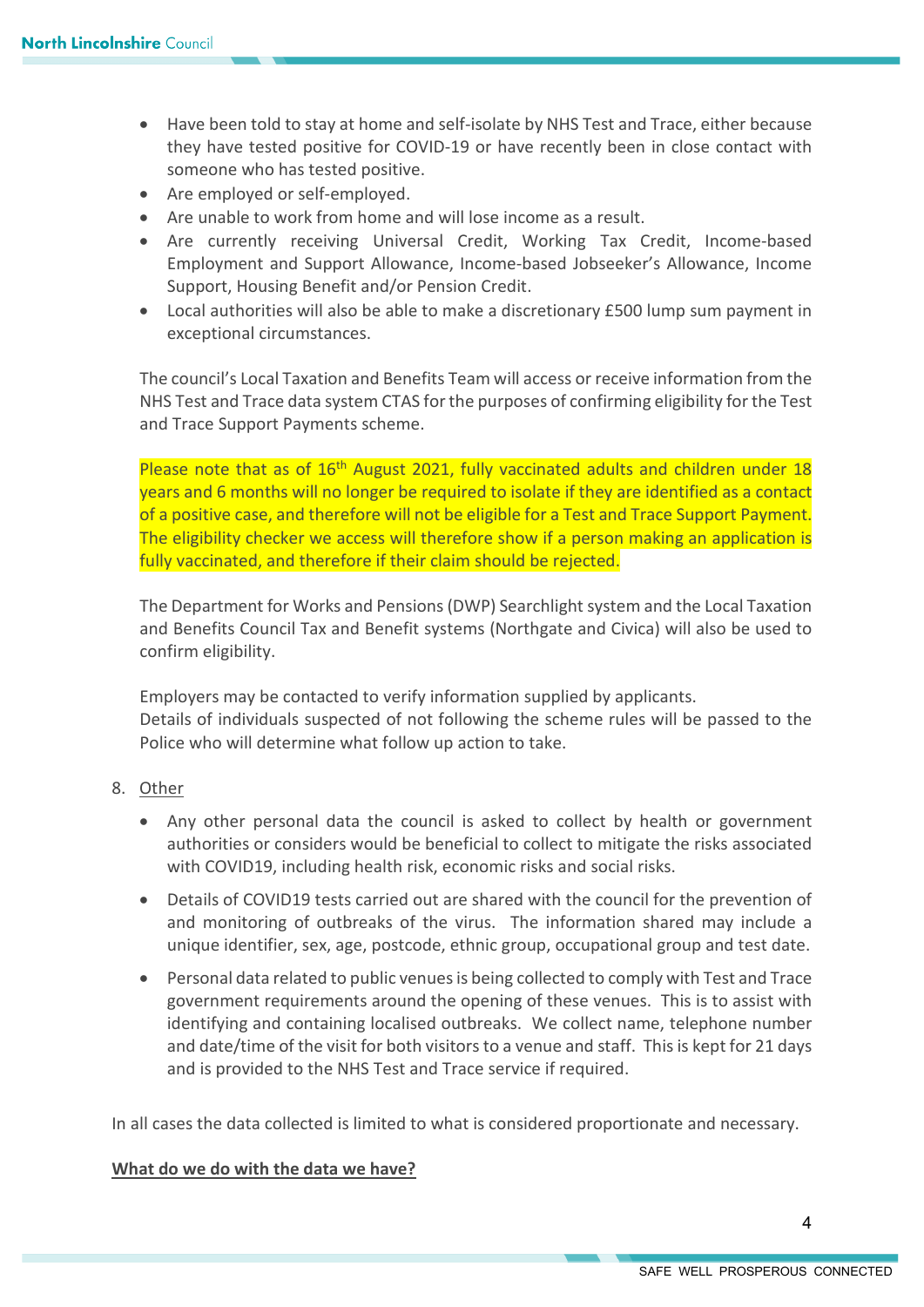We use the data to help us to:

- Assess and provide support or services to individuals who are in a high risk group, because they would be considered vulnerable if they became infected with the COVID19 virus.
- To co-ordinate an effective response to COVID19 from the council and the wider community.
- To fulfil the duty of care to employees and ensure business continuity.
- To determine eligibility to schemes put in place to support those affected by COVID-19.

## **Who do we share your data with?**

We may share personal information with organisations, including:

- Council teams to provide the support required
- Occupational Health
- Voluntary and community groups to provide the support required
- Healthcare service providers, welfare professionals, and partner organisations
- Care providers
- Education providers
- Housing providers
- Bordering local authorities
- Employers
- Police
- Government agencies, such as the Department of Health
- Category 1 and 2 responders defined under the Civil Contingencies Act.

#### **How do we get your personal data and why do we have it?**

We collect personal data in ways including:

- From potentially vulnerable individuals
- From others making a referral
- From employees
- From council departments
- From other organisations, such as health and care providers

In addition we are using some existing personal data from our business systems.

The lawful bases we are relying on to process personal data are:

- (a) To perform a task in the public interest  $-$  Article  $6(1)(e)$ :
- (b) To protect an individual's vital interests Article  $6(1)(d)$ .

The lawful bases we are relying on to process special category personal data are:

(a) Substantial public interest – Article 9(2)(g). This is permitted if one of the conditions in Part 2 of Schedule 1 of the Data Protection 2018 can be met. In this instance those most likely to be met are: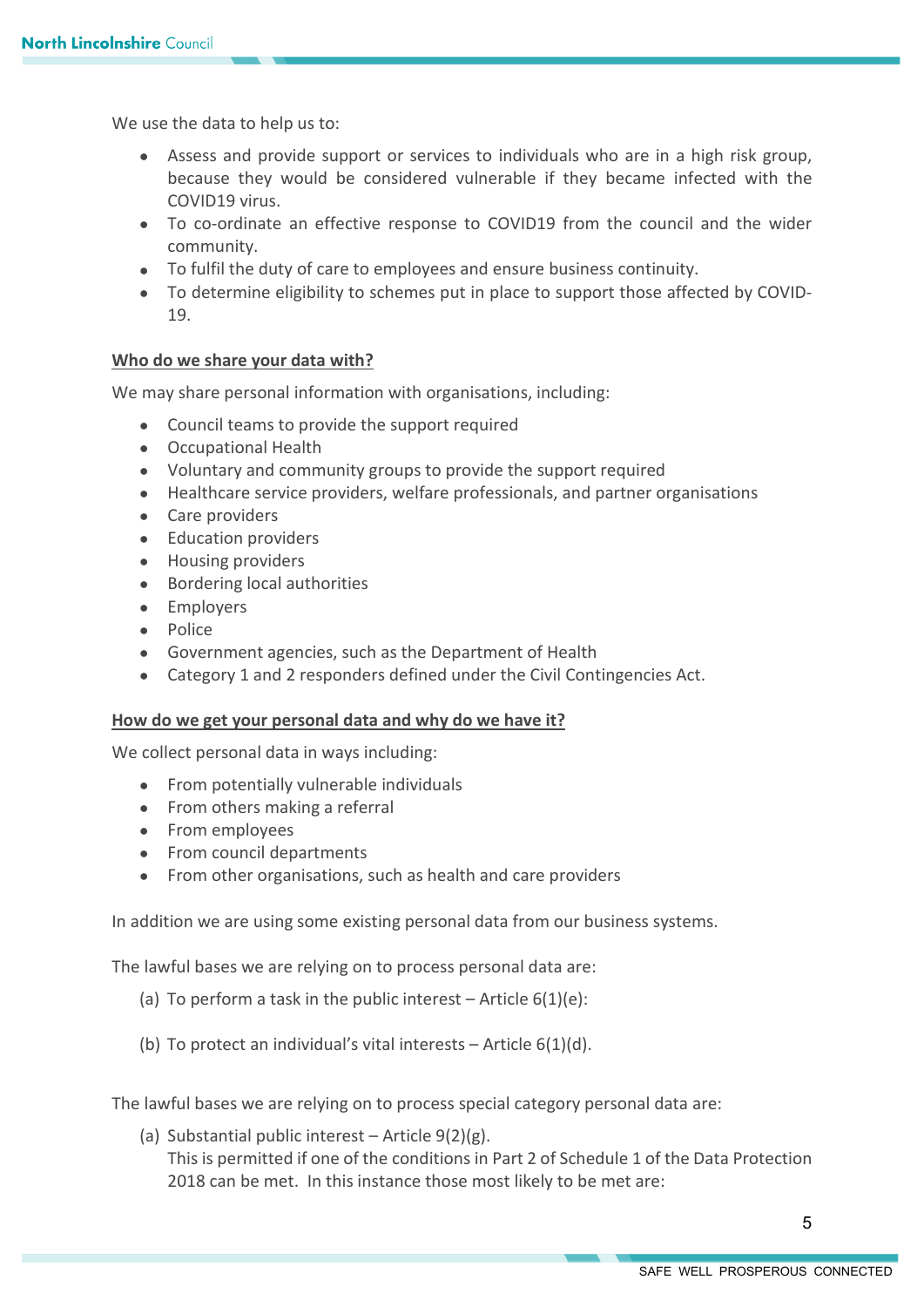- To fulfil an explicit statutory or government purpose
- Protect the public
- Support for individuals with a particular disability or medical condition
- Safeguard children or individuals at risk
- Safeguard the economic wellbeing of certain individuals
- (b) Employment, social security and social protection if authorised by law Article 9(2)(b). This is permitted if one of the conditions in Part 1 of Schedule 1 of the Data Protection Act 2018 can be met. In this instance Schedule 1, condition is 1 is met – necessary for the purposes of performing or exercising obligations or rights which are imposed or conferred by law on the controller or a data subject in connection with employment, social security or social protection. The legislation that applies includes the following:
	- Local Government Act 1972 allows data sharing to protect and promote the well-being of the area.
	- Care Act 2014 allows data sharing to promote individual well-being, prevent the need for care and to support and promote the integration of health and social care.
	- Children's Act 1989 allows data sharing to safeguard and promote the wellbeing of children.
	- Digital Economy Act 2017 allows sharing of data to improve public service delivery.
	- Civil Contingencies Act allows sharing of data to comply with duties to plan, prepare for and respond to emergency situations.
	- We have also been given the authority to process confidential patient information under section 3(4) of the Health Service (Control of Patient Information (COPI) Regulations 2002. The Secretary of State for Health and Social Care has issued a notice to local authorities to enable them to process this information currently until September 2020. A copy of the [COPI](https://www.gov.uk/government/publications/coronavirus-covid-19-notification-of-data-controllers-to-share-information) notice is on the gov.uk website.
- (c) For the provision of health or social care or treatment Article 9(2)(h). This is permitted if one of the conditions in Part 1 of Schedule 1 of the Data Protection Act 2018 can be met. In this instance Schedule 1, condition 2 is met – necessary for health and social care purposes
- (d) For public health reasons, such as protecting against serious cross-border threats to health – Article 9(2)(i).

This is permitted if one of the conditions in Part 1 of Schedule 1 of the Data Protection Act 2018 can be met. In this instance Schedule 1, condition 3 is met – necessary for reasons of public interest in the area of public health.

Please note that we will not process your personal data for a purpose that is incompatible with the reason it was collected for unless this is allowed or required under Data Protection legislation.

# **Can I withdraw my consent?**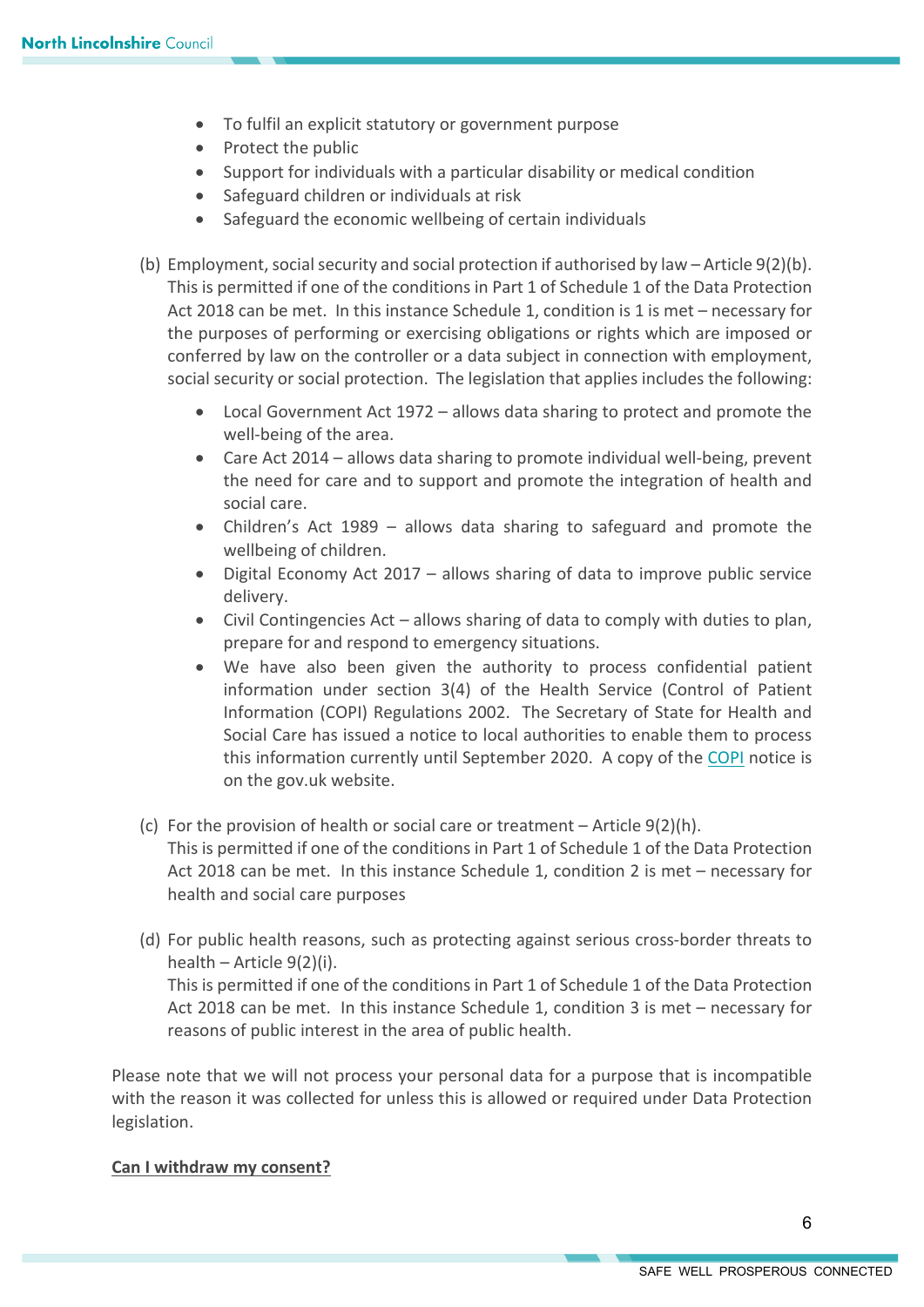Yes, where personal data has been collected and used on the lawful basis of consent.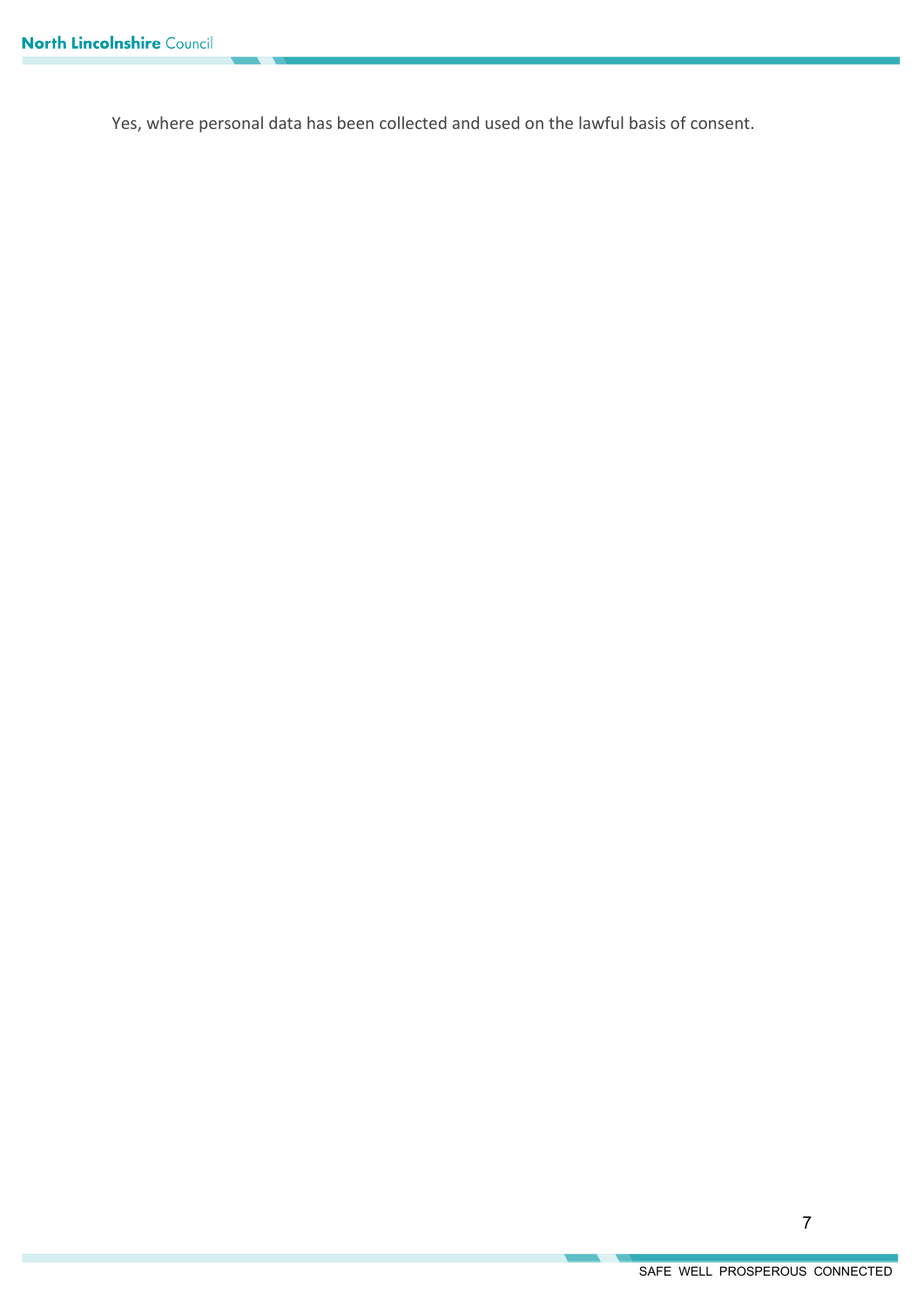### **How do we store your information and for how long?**

Our employees have contractual obligations of confidentiality, enforceable through disciplinary procedures and receive appropriate training on confidentiality and other aspects of Information Governance.

We take organisational and technical measures to ensure the information we hold is secure – such as using secure locations, restricting access to authorised personnel and protecting personal and confidential information held electronically. We only exchange personal confidential information using secure methods, such as encrypted email.

Your personal data is retained in accordance with national guidance and our legal obligations. In this instance we will retain your personal data for as long as is necessary to provide the necessary services or support, and to respond to any queries or complaints. The personal data may be anonymised and kept for a longer period for statistical purposes.

#### **Your Data Protection Rights**

Under Data Protection law, you have rights including:

- **Your right of access -** to ask us for copies of your personal information.
- **Your right to rectification -** to ask us to rectify information you think is inaccurate. You also have the right to ask us to complete information you think is incomplete.
- **Your right to erasure -** to ask us to erase your personal information in certain circumstances.
- **Your right to restriction of processing -** to ask us to restrict the processing of your information in certain circumstances.
- **Your right to object to processing -** to object to the processing of your personal data in certain circumstances.
- **Your right to data portability -** to ask that we transfer the information you gave us to another organisation, or to you, in certain circumstances.

You are not required to pay any charge for exercising your rights. If you make a request, we have one month to respond to you.

Please contact us at **[inforequest@northlincs.gov.uk](mailto:inforequest@northlincs.gov.uk)**, 01724 296224 or North Lincolnshire Council, Church Square House, 30 – 40 High Street, Scunthorpe, DN 15 6NL if you wish to make a request.

#### **How to Complain**

The main point of contact at the council for Data Protection matters is our Data Protection Officer (DPO). If you have any Data Protection concerns about the collection of personal data for COVID19 and wish to make a complaint please contact our DPO, as follows:

Phillipa Thornley

Email: **[informationgovernanceteam@northlincs.gov.uk](mailto:informationgovernanceteam@northlincs.gov.uk)**

Telephone: 01724 297000

Post: North Lincolnshire Council, Church Square House, 30-40 High Street, Scunthorpe, DN15 6NL